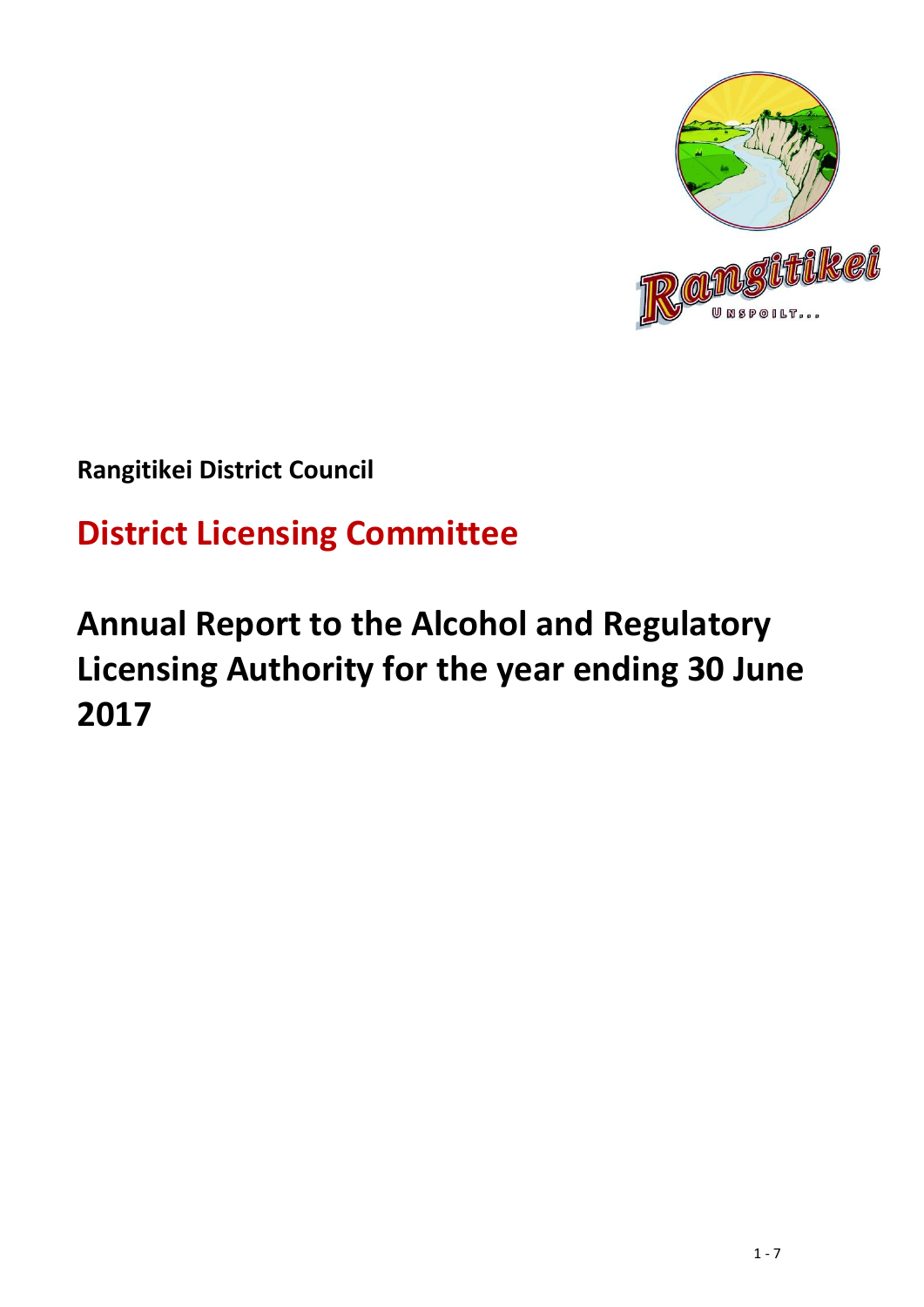Section 199 of the Sale and Supply of Alcohol Act 2012 requires an annual report to be submitted from the District Licensing Committee to the Alcohol Regulatory and Licensing Authority

#### **The Committee comprises**:

| Commissioner: | <b>Stuart Hylton</b>                          |
|---------------|-----------------------------------------------|
| Deputy Chair  | Andy Watson, Mayor of the Rangitikei District |
| Members:      | Chalky Leary                                  |
|               | <b>Colin Mower</b>                            |
|               | Judy Klue                                     |
|               | <b>Graeme Platt</b>                           |

#### **The Committee met twice during the year:**

| 12 September 2016 | Renewal On Licence | Approved |
|-------------------|--------------------|----------|
| 12 September 2016 | New Off Licence    | Approved |

### **The Committee is supported as follows:**

| Secretary       | Ross McNeil, Chief Executive |
|-----------------|------------------------------|
| Chief Inspector | Johan Cullis                 |
| Inspector       | Vicki Hodds                  |
| Administrator   | Rochelle Baird               |

### **Staff training**

Nothing provided.

### **Committee Training**

- Commissioner attended a Local Government New Zealand run DLC webinar
- Colin Mower attended a DLC Workshop in South Taranaki District Council, Hawera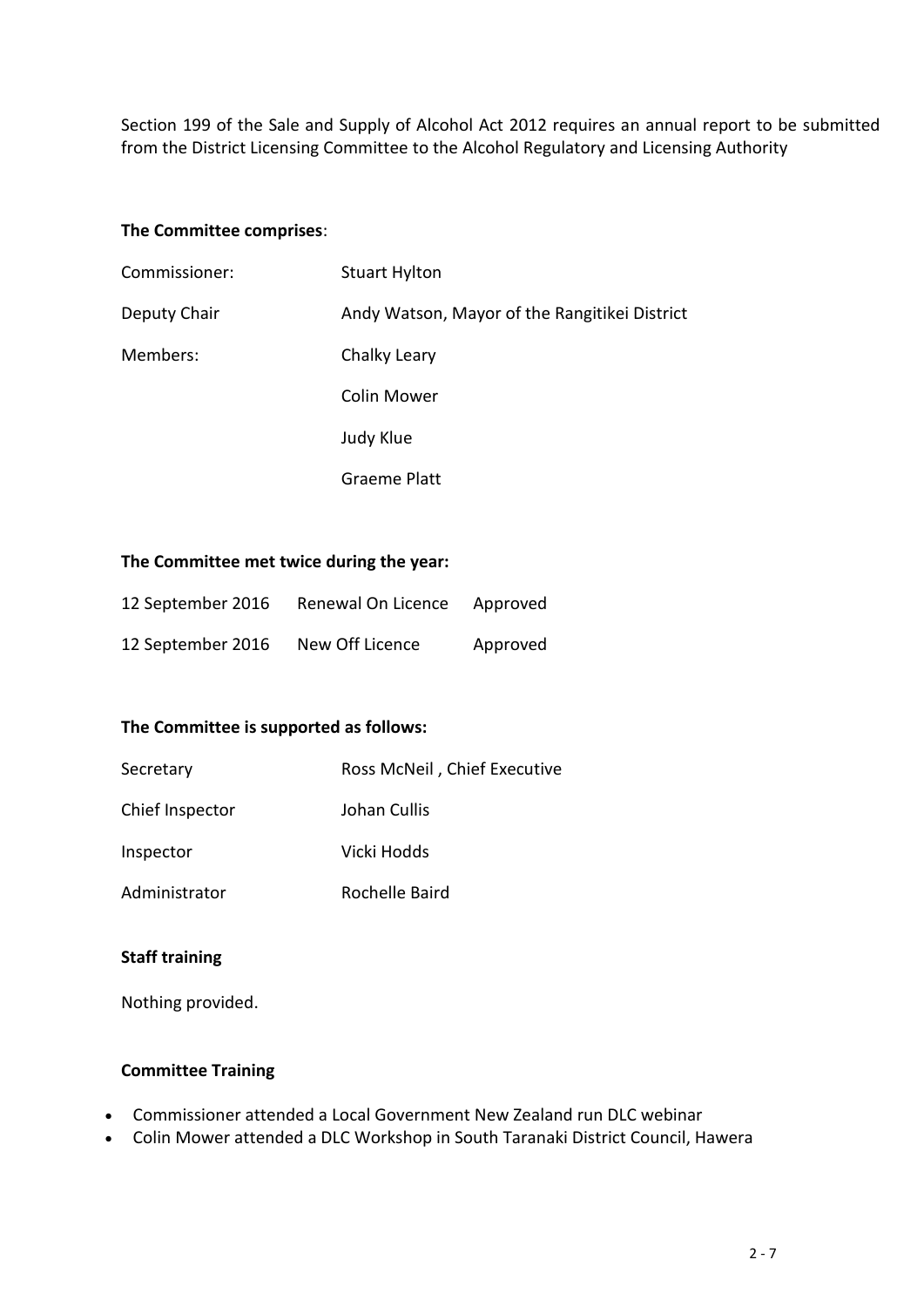### **DLC Initiatives**

Council/DLC completed a legal compliance review including identified improvements of its Sale and Supply of Alcohol Act activity (part of the SOLGM good practice toolkit)

The Inspector attended monthly Alcohol Harm Regulatory Group Meetings held at Palmerston North City Council and involve five Liquor Inspectors, our respective MOH , Police and Fire Service.

Controlled Purchase Operation held: Saturday 29 October 2016, 1 breach

### **Local Alcohol Policy**

The Rangitikei District Council has not adopted such a policy. Accordingly the default provisions of the Sale and Supply of Alcohol Act 2012 apply

#### **Current legislation**

The Committee has no comment on the requirements of the Act.

#### **Statistical information**

The following pages outline the applications received during the year and the current listing of licensed premises

The report also lists the District's current licensed premises.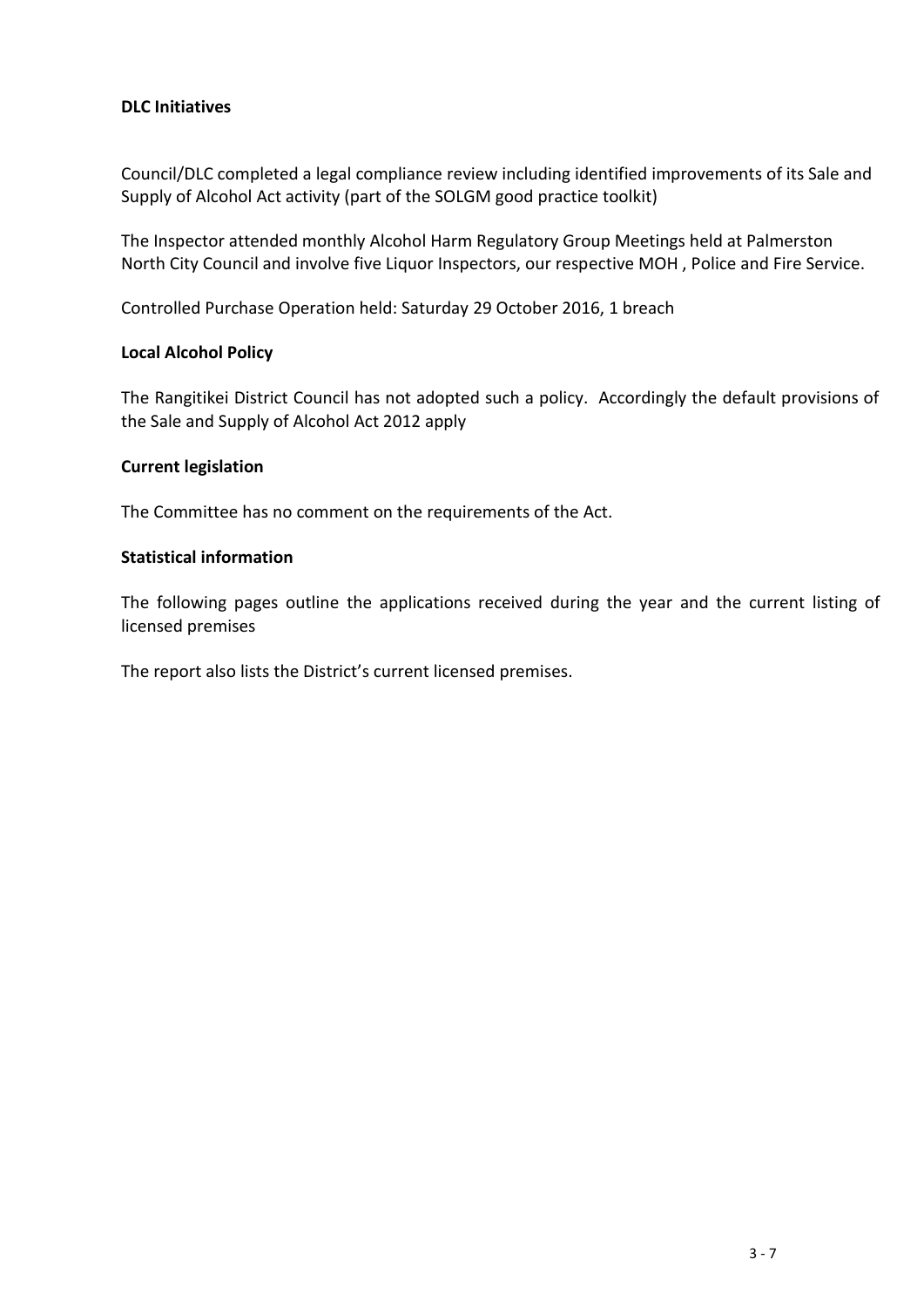### **Licence Application 1 July 2016 – 30 June 2017**

| <b>Application Type</b>   | Number<br>Received<br>in<br>Category<br>Fee<br>Very Low | Number<br>Received<br>in<br>Category<br>Fee<br>Low | Number<br>Received in Fee<br>Category<br>Medium | Number<br>Received in Fee<br>Category High | Number<br>Received in Fee<br>Category Very<br>High |
|---------------------------|---------------------------------------------------------|----------------------------------------------------|-------------------------------------------------|--------------------------------------------|----------------------------------------------------|
|                           |                                                         |                                                    |                                                 |                                            |                                                    |
| On Licence New            |                                                         |                                                    | $\overline{2}$                                  |                                            |                                                    |
| On Licence<br>Renew       |                                                         | $\mathbf{3}$                                       | 4                                               |                                            |                                                    |
| On Licence<br>Variation   |                                                         |                                                    |                                                 |                                            |                                                    |
| Off Licence New           |                                                         |                                                    | $\mathbf{1}$                                    |                                            |                                                    |
| Off licence Renew         |                                                         |                                                    | $\mathbf{1}$                                    |                                            |                                                    |
| Off Licence<br>Variation  |                                                         |                                                    |                                                 |                                            |                                                    |
| Club Licence New          |                                                         |                                                    |                                                 |                                            |                                                    |
| Club Licence<br>Renew     | 5                                                       | $\mathbf{1}$                                       |                                                 |                                            |                                                    |
| Club Licence<br>Variation |                                                         |                                                    |                                                 |                                            |                                                    |
|                           |                                                         |                                                    |                                                 |                                            |                                                    |
| <b>Total Number</b>       | 5                                                       | 4                                                  | 8                                               |                                            |                                                    |
| ARLA Fee                  | \$17.25                                                 | \$34.50                                            | \$51.75                                         | \$86.26                                    | \$172.50                                           |
| Total Fee paid to<br>ARLA | \$86.25                                                 | \$138.00                                           | \$414.00                                        |                                            |                                                    |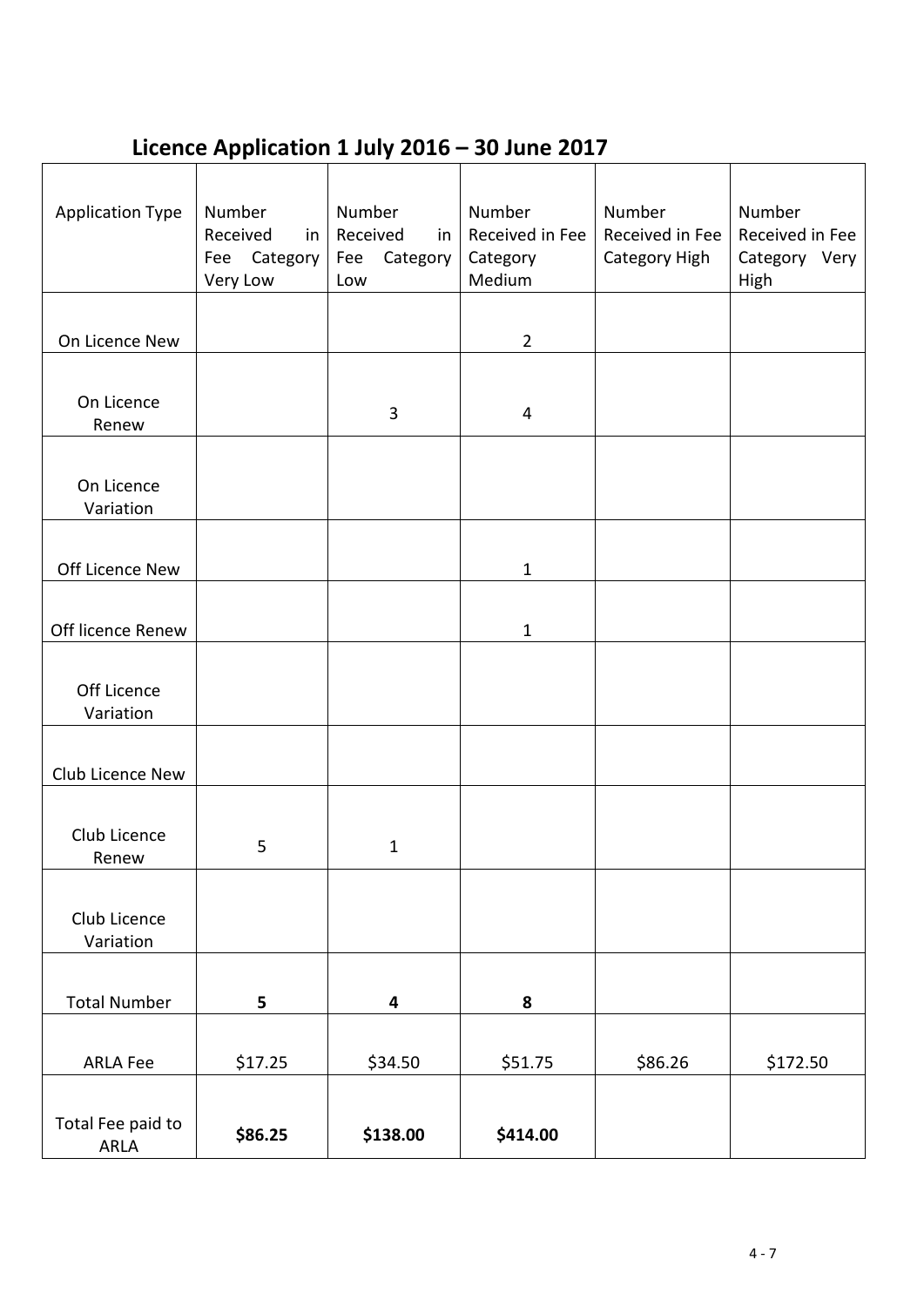### **Annual Fees for Existing licences received:**

| <b>Licence Type</b>                   | <b>Number</b><br>received<br>In fee category<br>very low | <b>Number</b><br>received in fee<br>category low | <b>Number</b><br>received in fee<br>category<br>medium | <b>Number</b><br>received in fee<br>category High | <b>Number</b><br>received in fee<br>category very<br>high |
|---------------------------------------|----------------------------------------------------------|--------------------------------------------------|--------------------------------------------------------|---------------------------------------------------|-----------------------------------------------------------|
| On-Licence                            |                                                          | 5                                                |                                                        | 2                                                 |                                                           |
| Off-Licence                           |                                                          | 8                                                |                                                        |                                                   |                                                           |
| <b>Club Licence</b>                   | 9                                                        | 2                                                |                                                        |                                                   |                                                           |
| <b>Total Number</b>                   | 9                                                        | 15                                               |                                                        | 2                                                 |                                                           |
| <b>ARLA FEE</b>                       | \$17.25                                                  | \$34.50                                          | \$51.75                                                | \$86.25                                           |                                                           |
| Total fee paid to<br>ARLA (GST Incl.) | \$155.25                                                 | \$517.50                                         | \$362.25                                               | \$172.65                                          |                                                           |

### **Managers Certificates Received**

|                                     | <b>Number Received</b> |
|-------------------------------------|------------------------|
|                                     |                        |
| <b>Managers Certificate New</b>     | 20                     |
| <b>Managers Certificate Renewal</b> | 45                     |
|                                     |                        |
| TOTAL                               | 65                     |
| <b>ARLA FEE</b>                     | \$28.75                |
| <b>Total fee paid to ARLA</b>       | \$1868.75              |

### **Specials Licences Received**

|              | <b>Number</b> |
|--------------|---------------|
|              |               |
|              |               |
| Class 1      | 22            |
| Class 2      | 12            |
| Class 3      | 22            |
|              |               |
| <b>Total</b> | 56            |

**Temporary Authority applications 4**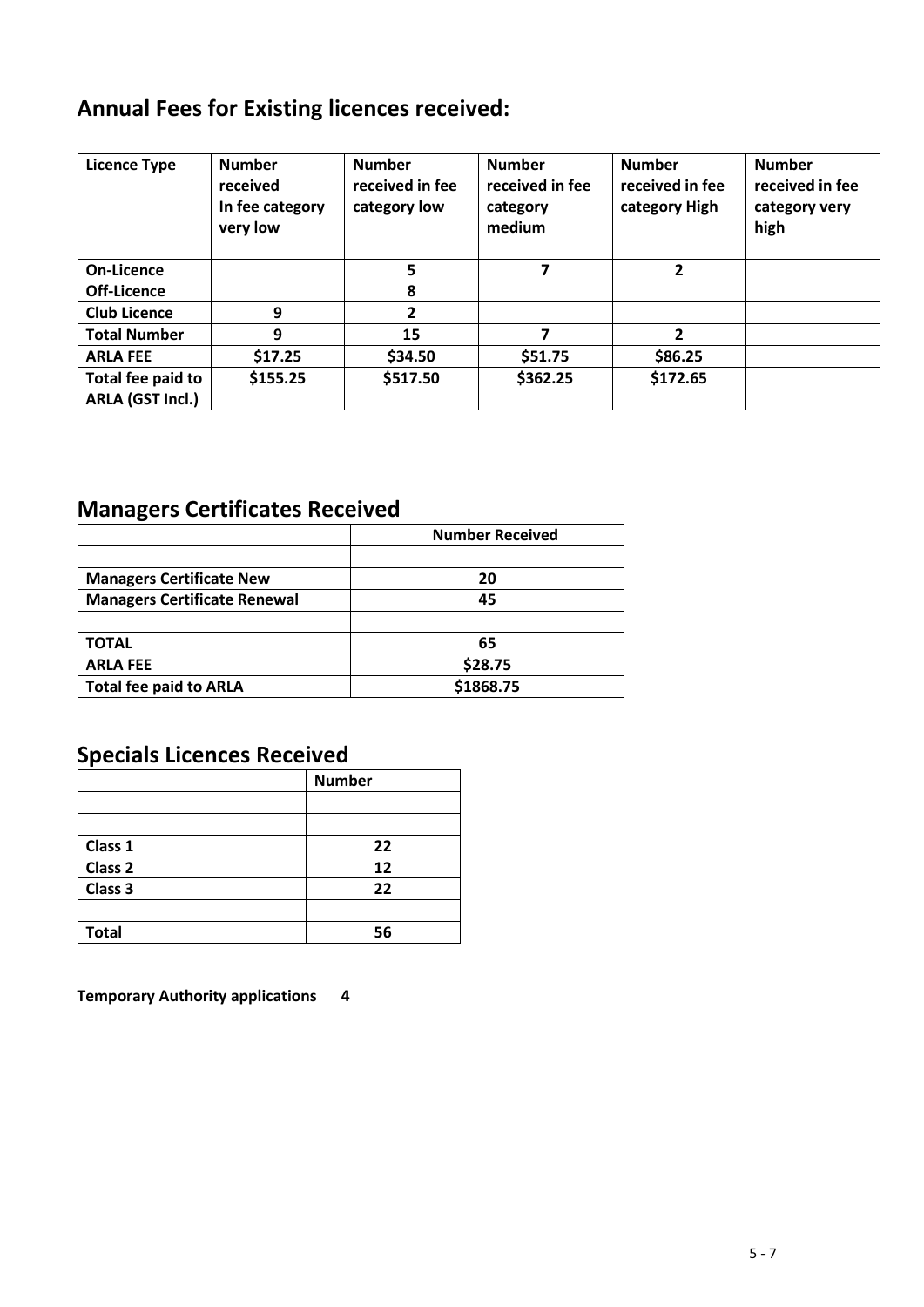### **Lic No Licence Name Location**

### **CLUBS**

CL003 Utiku Old Boys Rugby Football Club 8 Kokako Street, Taihape CL011 Bulls R.S.A 55 High Street, Bulls CL012 Bulls Rugby Football & Sports Club Domain Road, Bulls CL015 Taihape Squash Rackets Club I Kokako Street, Taihape CL016 Bulls Bowling Club Criterion Street Bulls CL019 Rangitikei Squash Rackets Club 443 Wellington Road, Marton CL020 Marton Golf Club 431 Santoft Road, Marton CL021 Marton Bowling Club (Inc) 3 Hereford Street, Marton CL022 Hawkestone Golf Club 252 Kakariki Road, Marton CL023 Rangitikei Golf Club (Inc) 56 Raumai Road, Bulls CL024 Rangatira Golf Club Inc 4561 State Highway 1, Ohingaiti CL026 Taihape Golf Club Inc 90 Golf Club Road, Taihape CL031 Hunterville Rugby Football Club 3 - 29 Paraekaretu Street, Hunterville CL032 Taihape Workingmens Club 34 Kuku Street, Taihape CL033 Marton Rugby & Sports Club 6 Follett Street, Marton CL034 Rangiwaea Social Club 2 Koukoupo Road, Taihape CL036 Hunterville Squash Club 3 - 29 Paraekaretu Street, Hunterville CL037 Taihape Rugby & Sport Club 34 Kuku Street, Taihape

### **ON**

### **Licence** ON008 Marton Hotel 255-265 Broadway, Marton ON009 Rangitikei Tavern 144-150 Bridge Street, Bulls ON011 Station Hotel 22-24 High Street, Hunterville ON013 Captain Cook`s Bar & Cafe 297-303 Broadway, Marton ON014 Gumboot Manor 21 Mataroa Road, Taihape ON016 Al Centro 105 Hautapu Street, Taihape ON019 Ben Nevis Tavern State Highway 3, Turakina ON027 River Valley Ventures Limited 114B Mangahoata Road, Taihape ON049 Sugar Plum Café 1811 State Highway 1, Marton ON054 Mothered Goose 119 Bridge Street, Bulls ON087 Aamod Indian Cuisine 83a High Street, Bulls ON068 Soul Cafe (2013) Limited 69 Hautapu Street, Taihape ON073 Café Le Telephonique 8 Huia Street, Taihape ON074 Mangaweka Hotel 6 Broadway, Mangaweka ON075 Mad Toms Limited 14-18 Lower High Street, Marton ON090 Club Hotel 17-19 High Street, Marton ON081 Argyle Hotel 1 Bruce Street, Hunterville ON082 Mint Café 92-102 Bridge Street, Bulls ON083 Wildfern Group Ltd 2 Onslow Street West, Ohingaiti ON084 Flat Hills (2005) Ltd 5733 State Highway 1 Mangaweka ON085 Gretna Hotel 115-119 Hautapu Street, Taihape